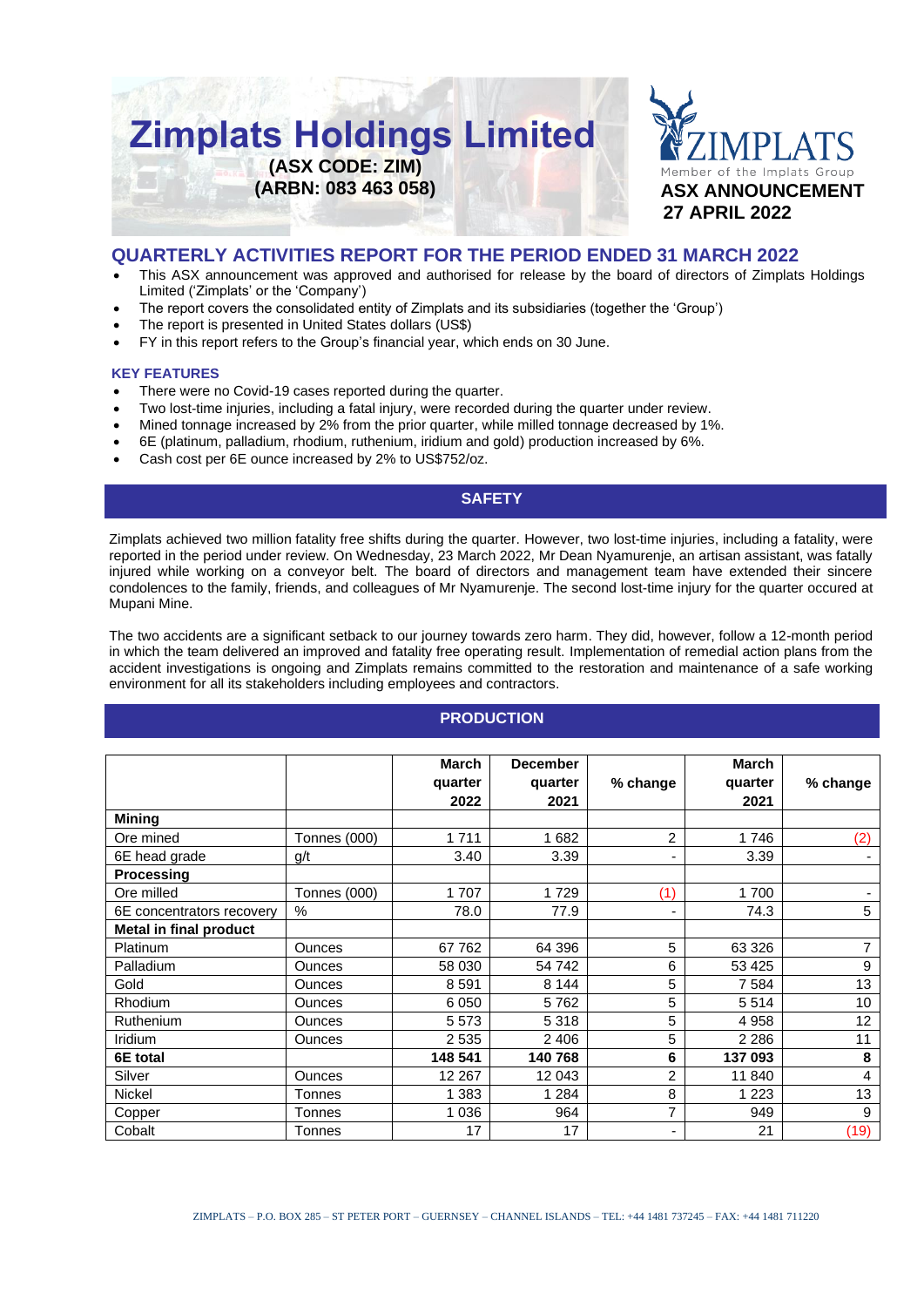Mined volumes improved by 2% quarter-on-quarter and were 2% weaker year-on-year. The year-on-year decrease was mainly due to lower trackless mining equipment availability at Mupfuti Mine during the current quarter which has since been addressed. The new trackless equipment maintenance service provider has now scaled up operations to optimum level.

6E head grade improved marginally to 3.40g/t from 3.39g/t.

Milled tonnes decreased marginally to 1.71 million tonnes due to fewer operating days than in the prior quarter. Milled volumes were however stable year-on-year.

6E metal in final product increased by 6% to 148 541 ounces from the prior quarter and increased by 8% year-on-year. Production benefitted from a positive smelter inventory movement and the treatment of concentrates stockpiled during the furnace shutdown in the prior quarter.

| <b>FINANCIAL</b>                            |                          |                                    |          |                          |          |  |  |  |  |  |
|---------------------------------------------|--------------------------|------------------------------------|----------|--------------------------|----------|--|--|--|--|--|
|                                             | March<br>quarter<br>2022 | <b>December</b><br>quarter<br>2021 | % change | March<br>quarter<br>2021 | % change |  |  |  |  |  |
| Total operating cash costs (US\$000)        | 107 397                  | 104 149                            | (3)      | 95 142                   | (13)     |  |  |  |  |  |
| Transfer (from)/to closing stocks (US\$000) | 4 2 6 0                  | (632)                              | (774)    | 2 2 4 5                  | (90)     |  |  |  |  |  |
| Cash costs of metal produced (US\$000)      | 111 657                  | 103 517                            | (8)      | 97 387                   | (15)     |  |  |  |  |  |
|                                             |                          |                                    |          |                          |          |  |  |  |  |  |
| Operating cash costs per 6E ounce (US\$)    | 752                      | 735                                | (2)      | 710                      | (6)      |  |  |  |  |  |

Total operating cash costs increased by 3% from the prior quarter, impacted by inflation on major production inputs. A total of US\$4.3 million was transferred from opening stocks to operating costs during the period as a result of the smelting of concentrates stockpiled during the routine furnace taphole inspection shutdown in the prior quarter. This resulted in the cost of metal produced rising by 8% versus the prior quarter. Volumes gains partly offset inflationary pressures and resulted in 2% increase in unit cost from US\$735/oz to US\$752/oz. Year-on-year unit cost increase of 6% reflected the mitigating benefit of higher production volumes on the 15% cost increase.

## **EXPLORATION**

A total of US\$0.9 million was spent on exploration projects, with a further US\$1.8 million committed as at 31 March 2022. Exploration activities included mineral resource evaluation, comprising approximately 5 740 metres of surface diamond drilling over existing projects on the two mining leases. Exploration activities increased geological and geotechnical confidence in production schedules.

# **MAJOR PROJECTS UPDATE**

Implementation of the Mupani Mine development project, the upgrade of Bimha Mine and the construction of the Third Concentrator Plant progressed according to plan during the quarter, with cumulative project expenditure of US\$241 million incurred and commitments of US\$130 million at period end, versus a combined budget of US\$562 million. The Mupani Mine development and Bimha Mine upgrade are replacement mines for Rukodzi, Ngwarati, and Mupfuti mines, which will be depleted in FY2022, FY2025 and FY2028, respectively. Commissioning of the Third Concentrator Plant will increase milling capacity by 0.9 million tonnes per year (equivalent to circa 80 000 6E ounces) and is expected to be commissioned in August 2023.

The US\$521 million smelter expansion and SO<sub>2</sub> abatement plant projects have commenced and commitments for major contracts were made during the quarter. The project includes the construction of a 38MW furnace and establishment of an acid plant for the abatement of sulphur dioxide generated by the smelter operations.

The US\$37 million Phase 1 implementation of the 185MW solar project received board approval during the quarter. The 35MW Phase 1 plant at Selous Metallurgical Complex is scheduled for completion in FY2024. In total, the project has four implementation phases with the final phase scheduled for completion in FY2027 at an estimated total project cost of US\$201 million.

# **COVID-19 UPDATE**

The Group recorded no new Covid-19 cases during the quarter under review, maintaining the total number of confirmed and fully recovered cases since the start of the pandemic at 76. The Group continues to diligently monitor and maintain prevention protocols in accordance with the Group's Covid-19 code of practice, which incorporates guidelines from the Ministry of Health and Child Care and World Health Organisation.